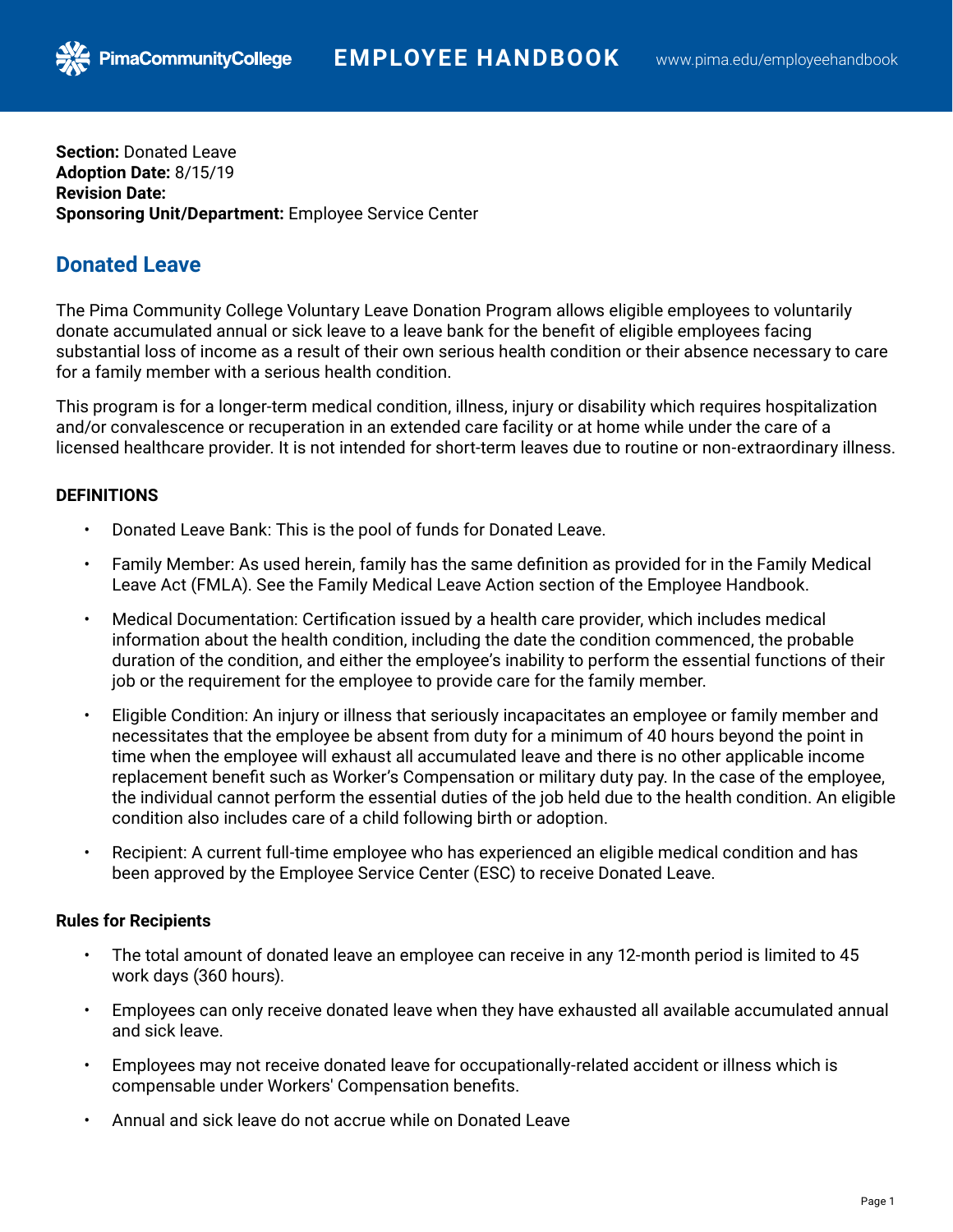## **Application to Receive Donated Leave**

**PimaCommunityCollege** 

- 1. An employee who has experienced an Eligible Condition must submit a written application to the ESC to become a Recipient. If an employee is not capable of completing an application, an appropriate representative may make the written application on the applicant's behalf.
- 2. Each application will require the following information:
	- a. The name and position title of the applicant employee.
	- b. A brief description of the nature, severity, and anticipated duration of the Eligible Condition.
	- c. Additional information that is directly related to and supports the application, including medical documentation in an envelope marked "confidential", where appropriate.
	- d. A consent to release of protected health information as defined under HIPAA and the College policies if the Eligible Condition is related to a medical condition.

## **Rules for Donation**

- Leave donations will be accepted and processed in the order received by the ESC.
- An eligible employee who wishes to donate accrued leave to the Donated Leave Bank must submit a completed Request to Donate Leave form to ESC.
- Leave must be donated in one-hour increments. In order to donate leave
	- Staff donors may not deplete their own annual leave balance below 80 hours.
	- Sick leave balances must be maintained at or above 320 hours for staff and Education Support Faculty;
	- Sick leave balance must be maintained at or above 232 hours for Instructional Faculty.
- Donors may donate a maximum of 80 hours for staff and Education Support Faculty and 58 hours for Instructional Faculty (equivalent to 10 workdays) of sick leave per calendar year.
- Employees are not eligible to donate leave fifteen work days or less before separation from the College or if becoming ineligible for sick leave accrual.
- The donation of leave is strictly voluntary.
- Leave donations are irrevocable.
- The College will ask for donations on a periodic basis should the Donated Leave Bank be depleted.
- In the annual transfer process of sick to annual leave, donated sick leave will not be treated as used sick leave for determining the number of hours available to transfer.
- The College may suspend donations to the Donated Leave Bank if the balance far exceeds projected need.

## **End of an Eligible Condition Status**

The Eligible Condition ends upon the earliest of the following events:

• Termination of employment of the Recipient;